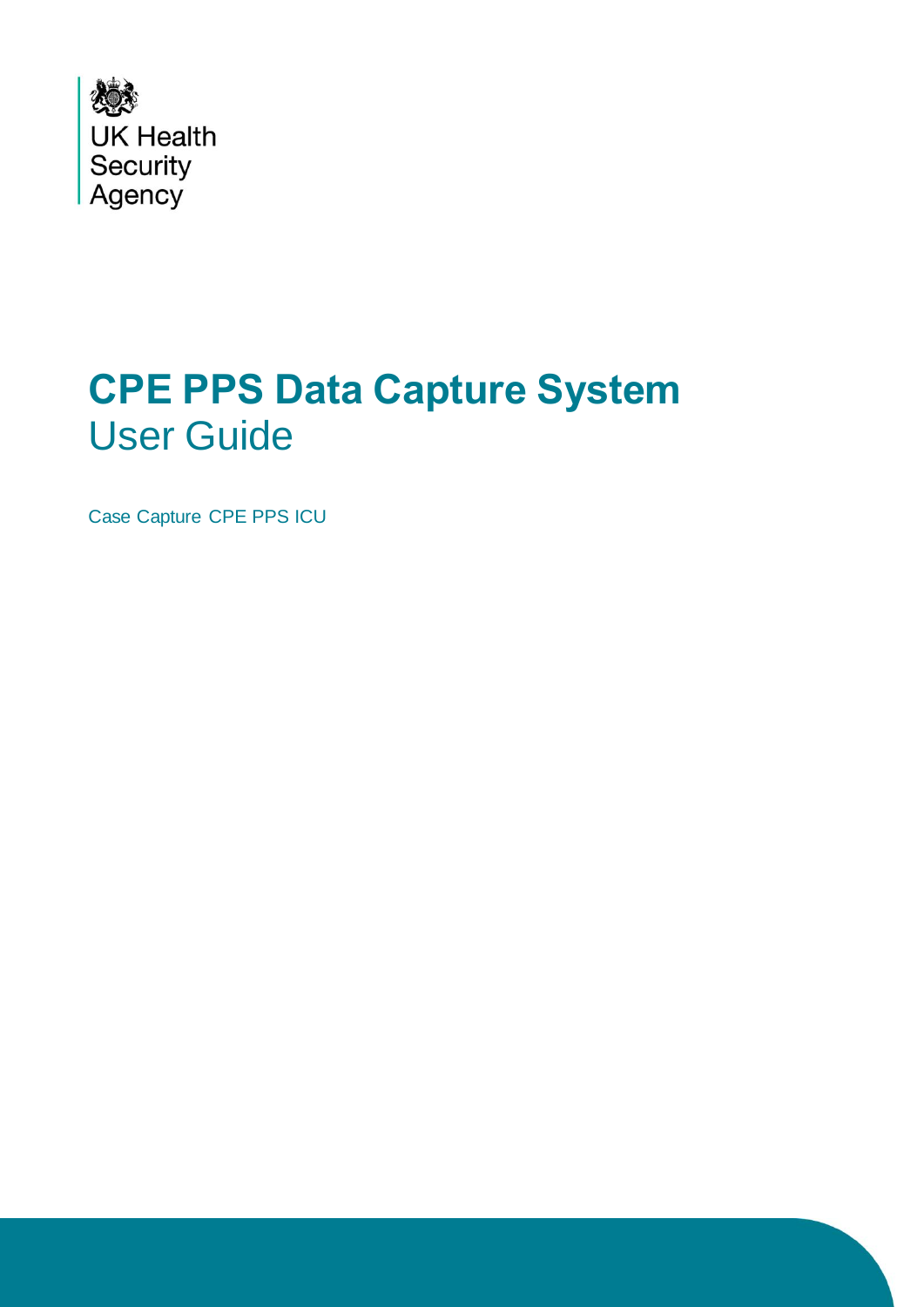# <span id="page-1-0"></span>**Contents**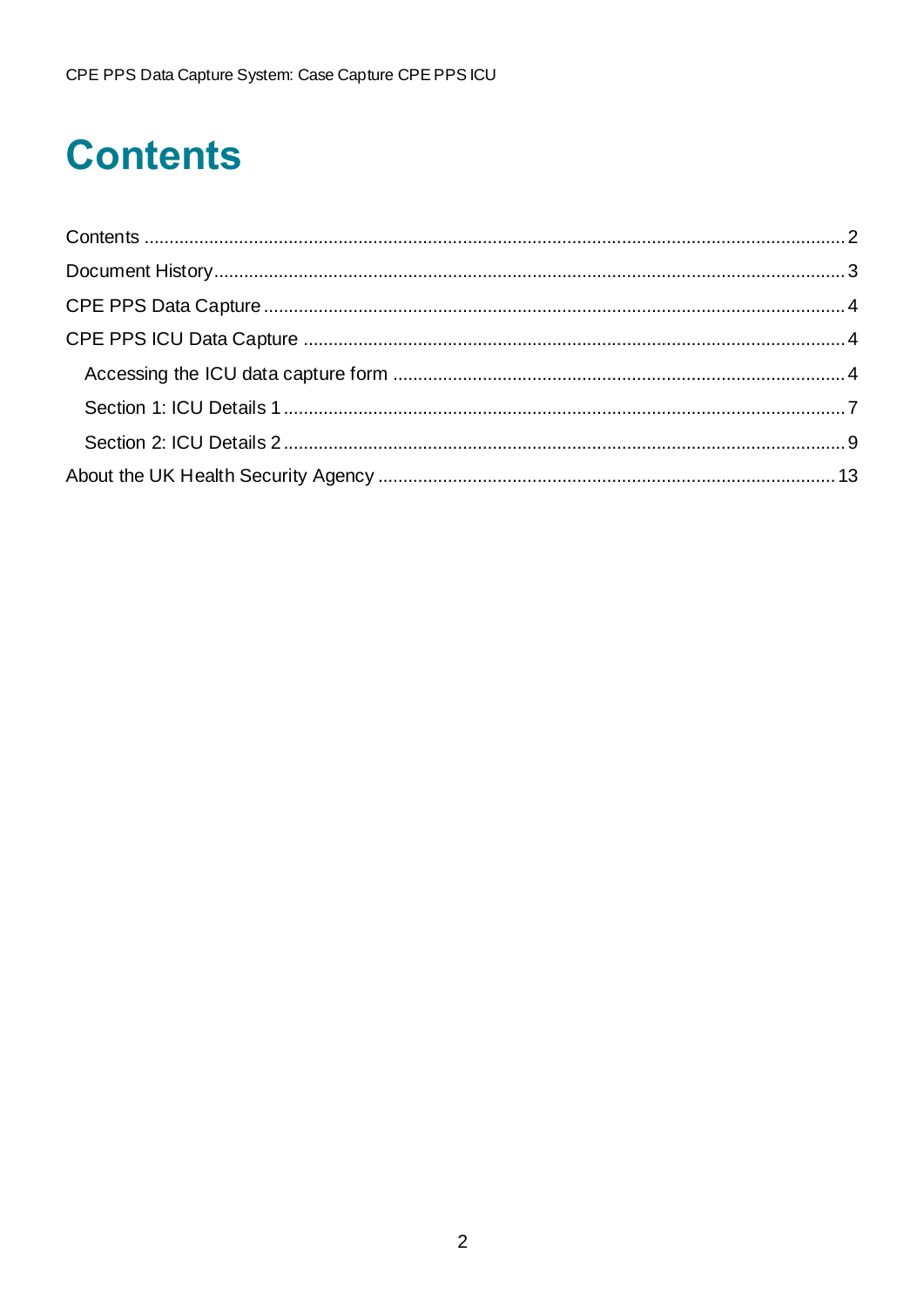# <span id="page-2-0"></span>**Document History**

| <b>Revision Date</b> | <b>Author</b>                    | <b>Version</b> |
|----------------------|----------------------------------|----------------|
|                      |                                  |                |
| 08/04/2022           | <b>UK Health Security Agency</b> | 1.0            |
|                      |                                  |                |
|                      |                                  |                |
|                      |                                  |                |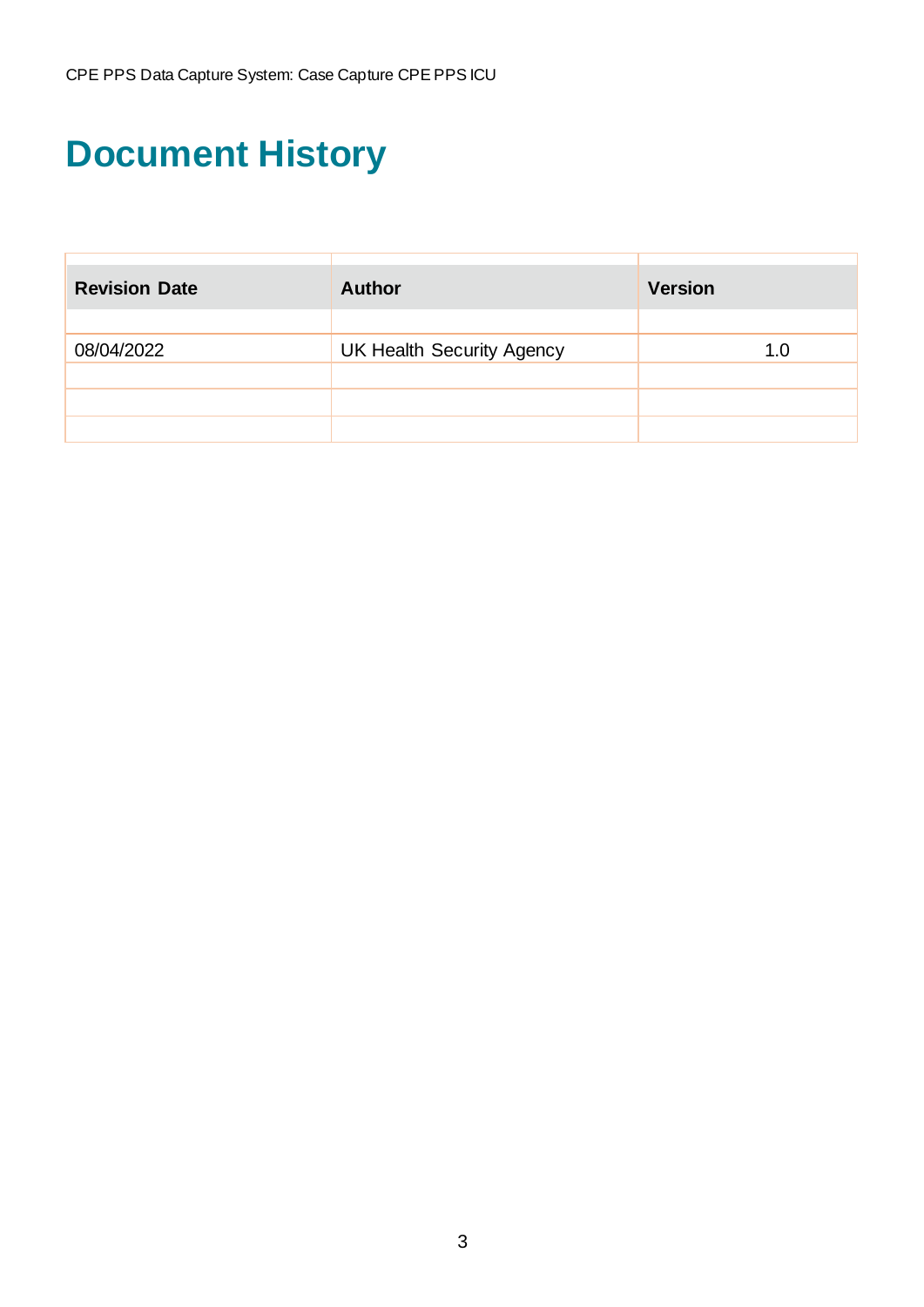### <span id="page-3-0"></span>**CPE PPS Data Capture**

There are three levels of data capture on the CPE PPS DCS and the access to these depends on the user account type you registered for (CPE PPS Trust Data Entry and/or CPE PPS ICU Data Entry):

- [CPE PPS Trust data collection](https://icudcs.phe.org.uk/ContentManagement/LinksAndAnnouncements/CPEPPSDCS_UserManagement_Trust_CaseCapture_UserGuide_v1.0.pdf) is available to CPE PPS Trust Data Entry users
- CPE PPS ICU data collection is available to CPE PPS ICU Data Entry users
- [CPE PPS Patient data collection](https://icudcs.phe.org.uk/ContentManagement/LinksAndAnnouncements/CPEPPSDCS_UserManagement_Patient_CaseCapture_UserGuide_v1.0.pdf) available to CPE PPS ICU Data Entry users

This user guide explains how to enter ICU level data. For guidance on entering ICU Patient or Trust level data please see the help pages on the website [\(https://icudcs.phe.org.uk/\)](https://icudcs.phe.org.uk/) or click on the hyperlinks above which will navigate to the relevant document.

### <span id="page-3-1"></span>**CPE PPS ICU Data Capture**

CPE PPS ICU Data Capture allows users to record the type of ICU, level of care delivered, details about the CPE screening policy and antibiotic stewardship guidelines, number of beds and bed occupancy.

### <span id="page-3-2"></span>Accessing the ICU data capture form

There are two ways of accessing the ICU data capture form:

#### **1) Via the 'Case Capture' link [\(Figure 1\)](#page-4-0)**

- Click 'Case Capture' on the Menu Toolbar on the left-hand side of your screen
- Click 'Enter a case' from the options below
- On the next page, select 'CPE PPS ICU' from the 'Data Collection' drop-down menu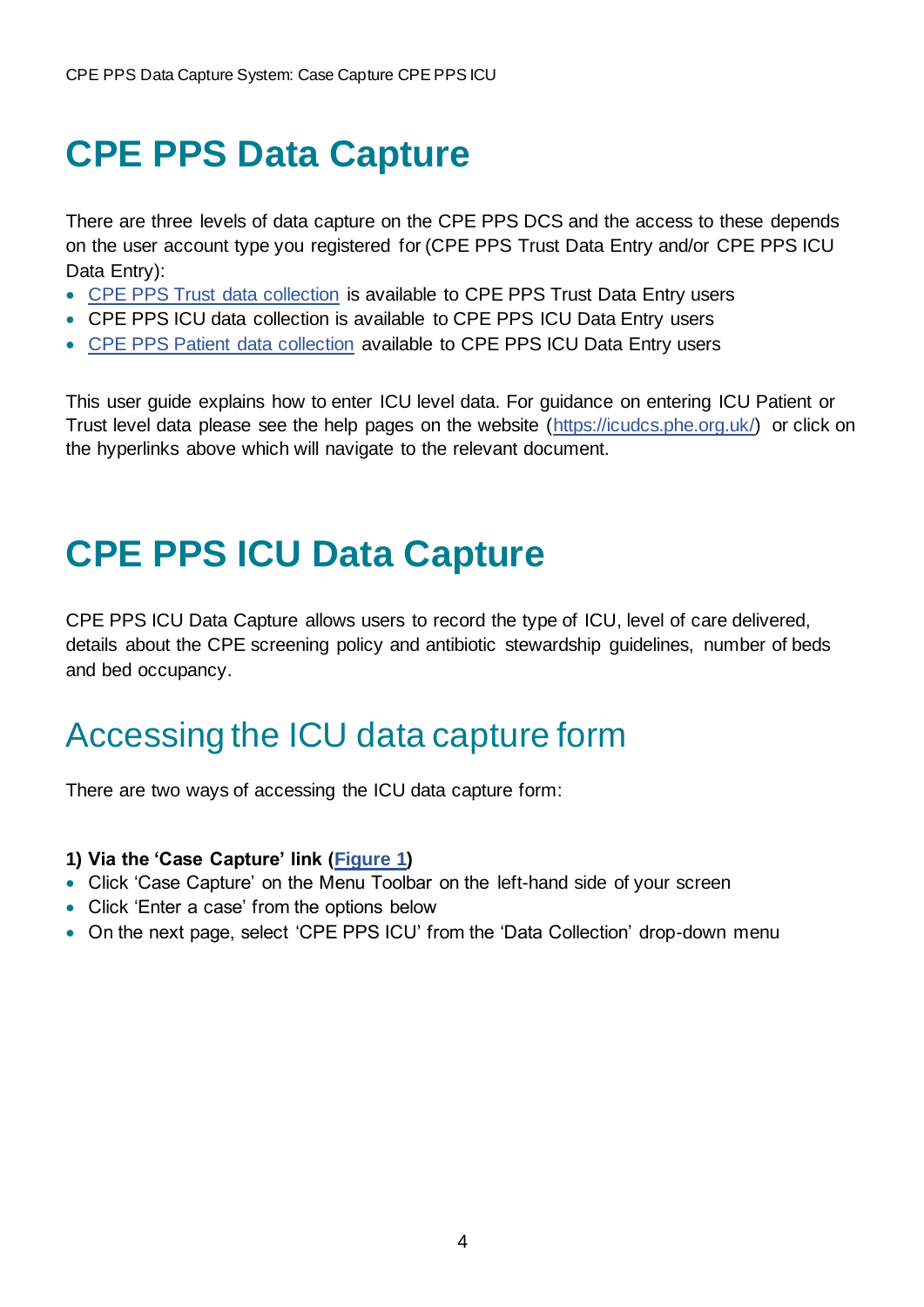

### <span id="page-4-0"></span>**Figure 1: Dashboard view to add a new event and selection of data collection drop-down**

### **2) Via Search Infection Episodes tab [\(Figure 2\)](#page-4-1)**

- Click 'Search' on the Menu Toolbar on the left-hand side of your screen [\(Figure 2\)](#page-4-1).
- On the page displayed in the main window, select 'New Infection Episode' in the bottom left [\(Figure 2\)](#page-4-1).

On the next page, select 'CPE PPS ICU' from the 'Data Collection' drop-down menu [\(Figure 2\)](#page-4-1)

### <span id="page-4-1"></span>**Figure 2: Accessing 'New Infection Episode' form via 'Search' tab**

| <b>Menu Toolbar</b>                                            | <b>Search Infection Episodes</b> |                                            |                             |                                                 |              |                          |                               |                              |
|----------------------------------------------------------------|----------------------------------|--------------------------------------------|-----------------------------|-------------------------------------------------|--------------|--------------------------|-------------------------------|------------------------------|
|                                                                | ID.                              |                                            |                             | <b>NHS Number</b>                               | -----        |                          |                               |                              |
| Search                                                         | Condition                        | $-$ Select $-$<br>$\overline{\phantom{a}}$ |                             | <b>Data Collection</b>                          |              | $\overline{\phantom{a}}$ |                               |                              |
| <b>Case Capti</b>                                              | <b>First Name</b>                | Partial                                    |                             | Surname                                         |              | Partial                  |                               |                              |
| <b>Reports</b>                                                 | <b>Specimen Number</b>           |                                            |                             | Date of Birth                                   | ] 国          |                          |                               |                              |
| <b>Help &amp; Support</b>                                      |                                  |                                            |                             | Age                                             |              | $-$ Select $ -$          |                               |                              |
|                                                                | Date From                        | $\blacksquare$                             |                             | Date To                                         | 日回           |                          |                               |                              |
| This page allows an infection<br>episode to be found using the | Region                           | <b>HATH</b><br>$\overline{\phantom{a}}$    |                             | <b>Organisation Type</b>                        | <b>HAIH</b>  | $\overline{\phantom{a}}$ |                               |                              |
| search facility.                                               | Organisation                     | <b>HAIH</b><br>$\overline{\phantom{a}}$    |                             | <b>Shared Cases</b>                             | $\Box$       |                          |                               |                              |
| For a more refined search result                               | Incomplete for sign-off          | $\Box$                                     |                             | <b>Apportionment Category</b>                   |              | $\overline{\phantom{a}}$ |                               |                              |
| please complete as many of the                                 | <b>PIR Cases</b>                 | $\Box$                                     |                             |                                                 |              |                          |                               |                              |
| search criteria as possible.                                   |                                  |                                            |                             |                                                 |              |                          |                               | Find Reset                   |
| Click here to view guide<br>See FAQs and Content for more info | п                                | <b>Condition</b><br><b>Data Collection</b> | ID.                         | <b>Data Collection</b><br>Region<br><b>Date</b> | Organisation | <b>Organisation Type</b> | <b>Apportionment Category</b> | <b>Status</b>                |
| <b>Key to Screen Symbols</b>                                   | There are no records to display  |                                            |                             |                                                 |              |                          |                               |                              |
|                                                                |                                  |                                            |                             |                                                 |              |                          |                               |                              |
| Error on page                                                  |                                  |                                            |                             |                                                 |              |                          |                               |                              |
|                                                                |                                  |                                            |                             |                                                 |              |                          |                               |                              |
| <b>Attention</b>                                               |                                  |                                            |                             |                                                 |              |                          |                               |                              |
| Saved / completed                                              |                                  |                                            | New Infection Episode       |                                                 |              |                          |                               |                              |
| Close screen / popout                                          |                                  |                                            |                             |                                                 |              |                          |                               |                              |
| Information                                                    |                                  |                                            |                             |                                                 |              |                          |                               |                              |
| Text Button                                                    |                                  |                                            |                             |                                                 |              |                          | Cancel                        | <b>New Infection Episode</b> |
|                                                                |                                  |                                            | Data Collection -- Select-- |                                                 | ▼            |                          |                               |                              |
|                                                                |                                  |                                            | --Select--                  |                                                 |              |                          |                               |                              |
|                                                                |                                  |                                            |                             | OBE BBO Ballar                                  |              |                          |                               |                              |
|                                                                |                                  |                                            |                             | <u>te este establis</u>                         |              |                          |                               |                              |
|                                                                |                                  |                                            |                             | <b>CPE PPS ICU</b>                              |              |                          |                               |                              |
|                                                                |                                  |                                            |                             |                                                 |              |                          |                               |                              |
|                                                                |                                  |                                            |                             |                                                 |              |                          |                               |                              |
|                                                                |                                  |                                            |                             |                                                 |              |                          |                               |                              |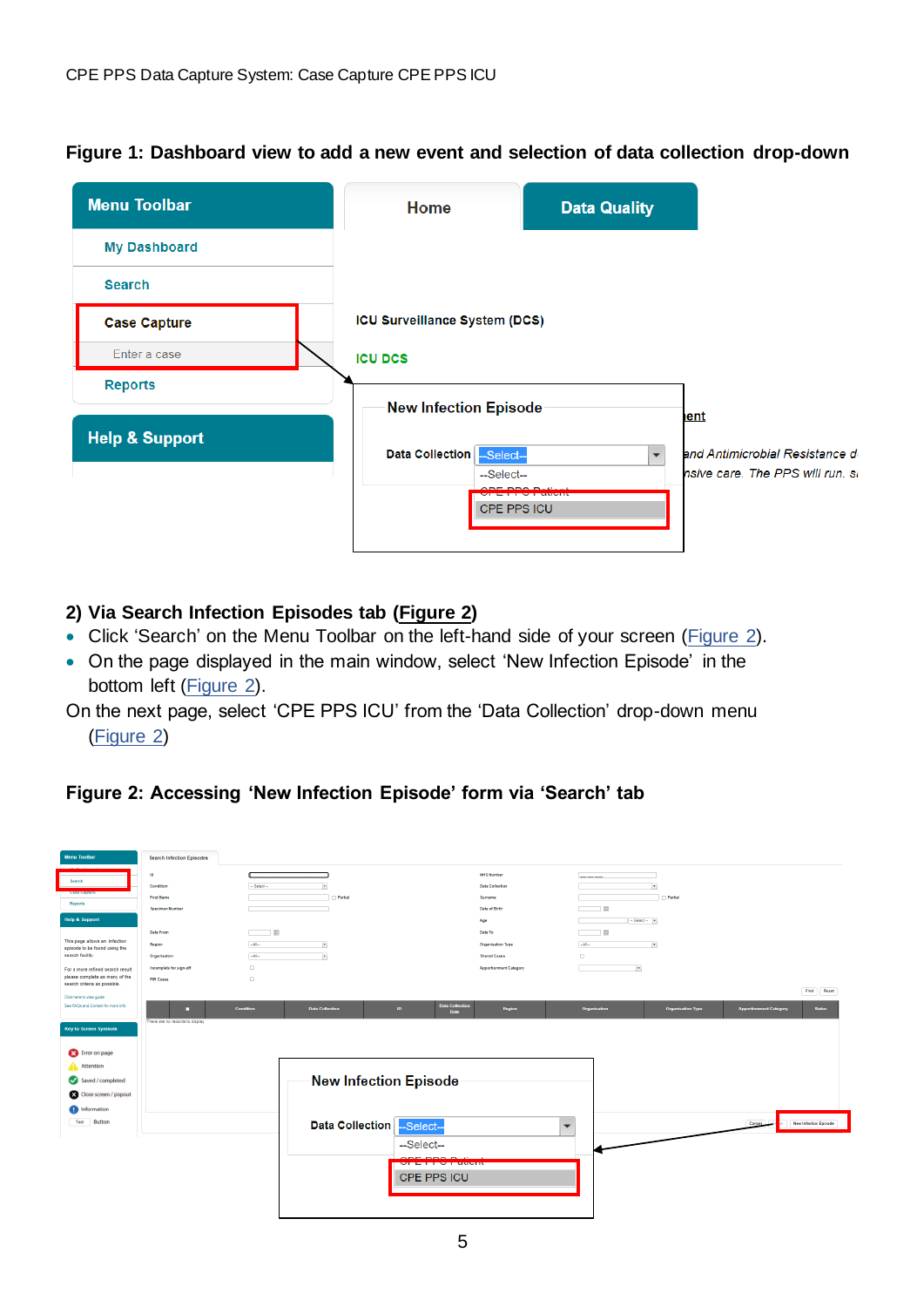The selection will redirect you to the first section of the ICU case capture screen [\(Figure 3\)](#page-5-0). Case capture for an ICU consists of the following sections:

- [ICU Details 1](#page-6-0)
- [ICU Details 2](#page-8-0)

### <span id="page-5-0"></span>**Figure 3: ICU case capture screen**

| New Infection Episode                                                                                           |         |          |                          |
|-----------------------------------------------------------------------------------------------------------------|---------|----------|--------------------------|
| Data Collection CPE PPS ICU<br>$\overline{\phantom{a}}$                                                         |         | ID       | <b>Created Date</b>      |
| <b>ICU Details 1</b><br><b>ICU Details 2</b>                                                                    |         |          |                          |
| Mandatory fields are marked with red asterisk (*)<br>Mandatory for Sign Off fields are marked with red hash (#) |         |          |                          |
| <b>Organisation Details *#</b><br>$\equiv$                                                                      |         |          |                          |
| <b>Reporting Organisation</b>                                                                                   | *#      | -Select- | $\overline{\phantom{a}}$ |
| Date survey commenced                                                                                           | $\star$ | 圃        |                          |

Both ICU Details 1 and ICU Details 2 must be completed fully and saved in order to generate ID number.

**Please note: There are no mandatory for sign-off fields for CPE PPS data collection.**  There will be no requirement for the data to be signed off. The CPE PPS DCS builds on an existing ICU Surveillance DCS where some fields are required for sign off and these are indicated by # [\(Figure 4\)](#page-6-1). **Please ignore notifications for mandatory sign-off.**

Fields marked with \* denote **mandatory for saving** and will not allow the user to save or continue to the next tab unless these sections are complete (with plausible data, that is within the range of accepted values).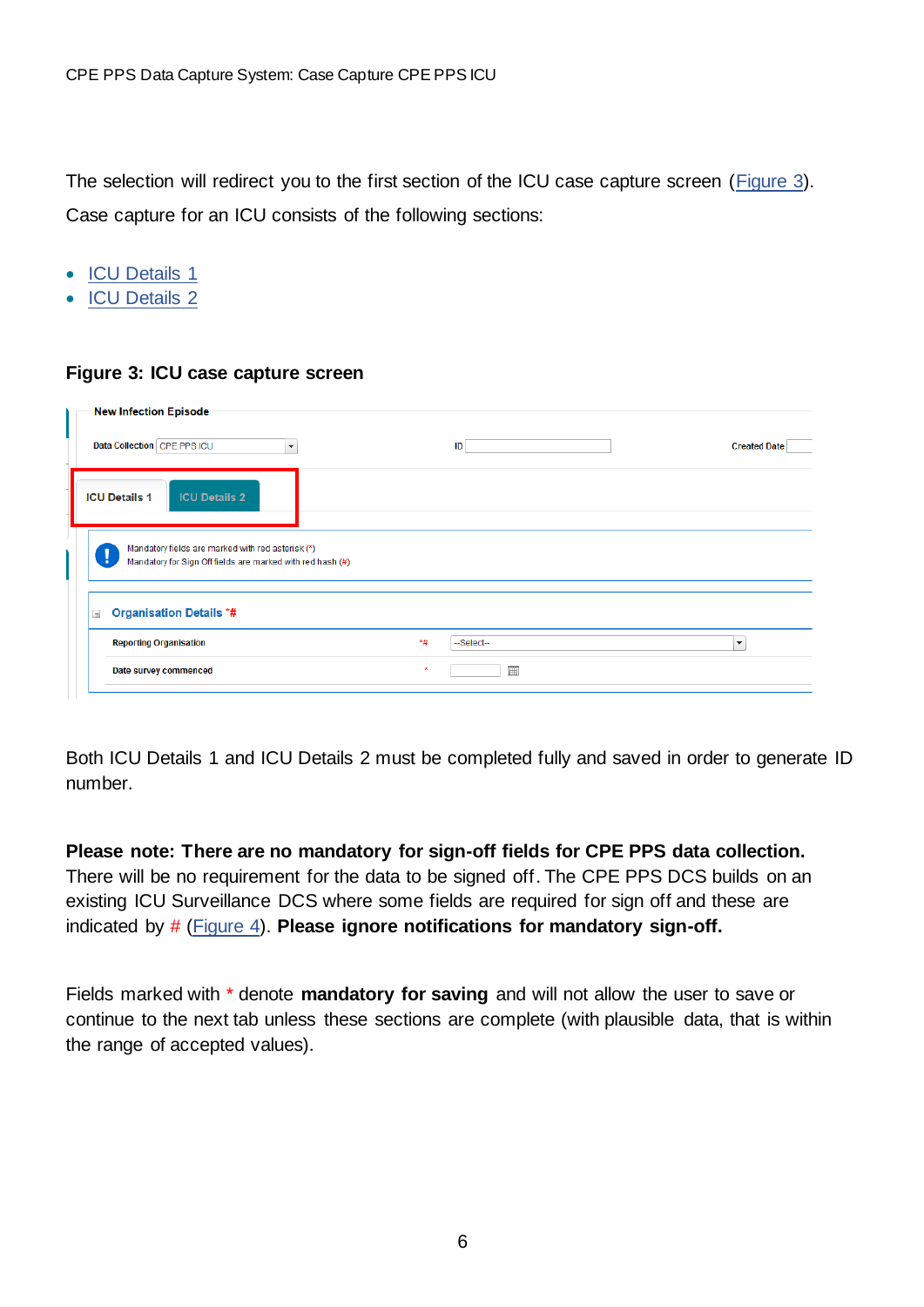### <span id="page-6-1"></span>**Figure 4. Ignore mandatory for sign-off notifications**

|          | Mandatory fields are marked with red asterisk (*)<br>Mandatory for Sign Off fields are marked with red hash (#) |    |          |  |
|----------|-----------------------------------------------------------------------------------------------------------------|----|----------|--|
| $\equiv$ | <b>Organisation Details *#</b>                                                                                  |    |          |  |
|          | <b>Reporting Organisation</b>                                                                                   | *# | -Select- |  |

### <span id="page-6-0"></span>Section 1: ICU Details 1

This section captures details on the participating organisation and the survey commencement date. The whole of this section must be completed prior to the record being saved. See [Section](#page-8-0)  [2](#page-8-0) below for how to enter further ICU Details such as CPE screening policy.

### Organisation Details

The information completed in this section captures vital ICU and survey information for epidemiological analyses [\(Figure 3\).](#page-5-0) Table 1 describes the fields required to complete [ICU](#page-6-2)  [Details 1.](#page-6-2)

| <b>Field</b>               | <b>Comment</b>                                                                                                                                                                                              | <b>Field Type</b> |
|----------------------------|-------------------------------------------------------------------------------------------------------------------------------------------------------------------------------------------------------------|-------------------|
| *Reporting<br>organisation | In ICU Data Entry the Reporting<br>organisation is your ICU.                                                                                                                                                | Drop-down         |
|                            | Your ICU will be pre-selected if you are only<br>registered for one ICU. If you are registered<br>for multiple ICUs, use the drop-down menu<br>to select the ICU for which you would like to<br>enter data. |                   |

<span id="page-6-2"></span>

|  |  | <b>Table 1: ICU Details 1 Parameters</b> |
|--|--|------------------------------------------|
|  |  |                                          |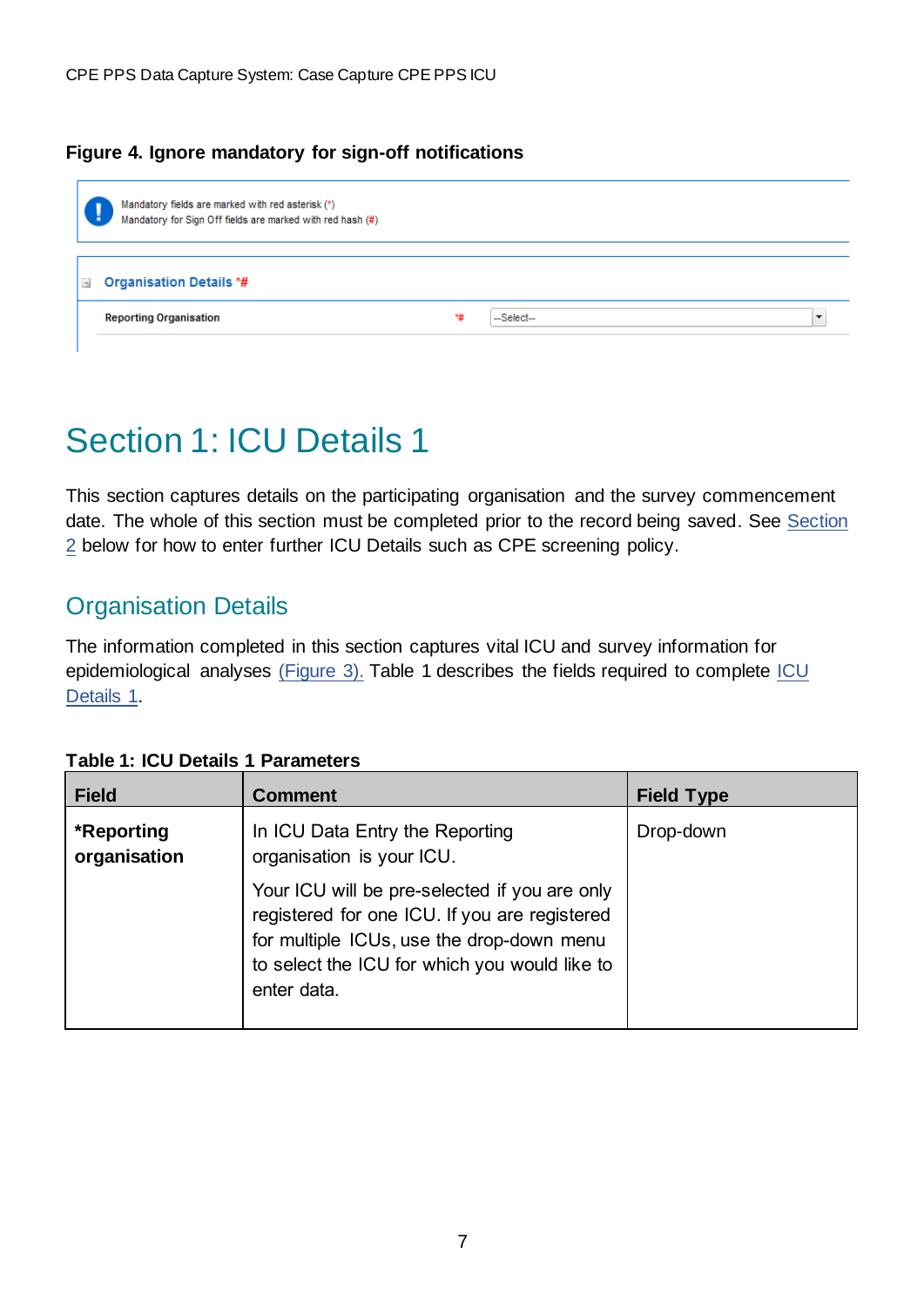| *Date survey<br>commenced | Enter the date the survey commenced in the<br>ICU.<br>You can either write the date in<br>DD/MM/YYYY format or choose a date from<br>the calendar picker. | DD/MM/YYYY or choose<br>a date from calendar<br>picker |
|---------------------------|-----------------------------------------------------------------------------------------------------------------------------------------------------------|--------------------------------------------------------|
|                           | This should be the date that was picked for<br>the survey within the two-week study period,<br>DD/MM/YYYY                                                 |                                                        |

Once you have completed all mandatory data, click on the 'Next' button to move to the next tab [\(Figure 5\)](#page-7-0).

### <span id="page-7-0"></span>**Figure 5: Next button**

| New Infection Episode                                                                                           |                            |             |
|-----------------------------------------------------------------------------------------------------------------|----------------------------|-------------|
| <b>Data Collection</b><br>ID<br>CPE PPS ICU<br>$\overline{\phantom{a}}$                                         | <b>Created Date</b>        | Print       |
| <b>ICU Details 2</b><br><b>ICU Details 1</b>                                                                    |                            |             |
| Mandatory fields are marked with red asterisk (*)<br>Mandatory for Sign Off fields are marked with red hash (#) |                            |             |
| <b>Organisation Details *#</b><br>$\equiv$                                                                      |                            |             |
| <b>Reporting Organisation</b>                                                                                   | *#<br>ICU A                | ▼           |
| Date survey commenced                                                                                           | $\star$<br>09/03/2022<br>圃 |             |
| Cancel                                                                                                          |                            | <b>Next</b> |

If any mandatory data is not filled in, an error message will be displayed after clicking 'OK' and the data field will be highlighted in red [\(Figure 6\)](#page-8-1).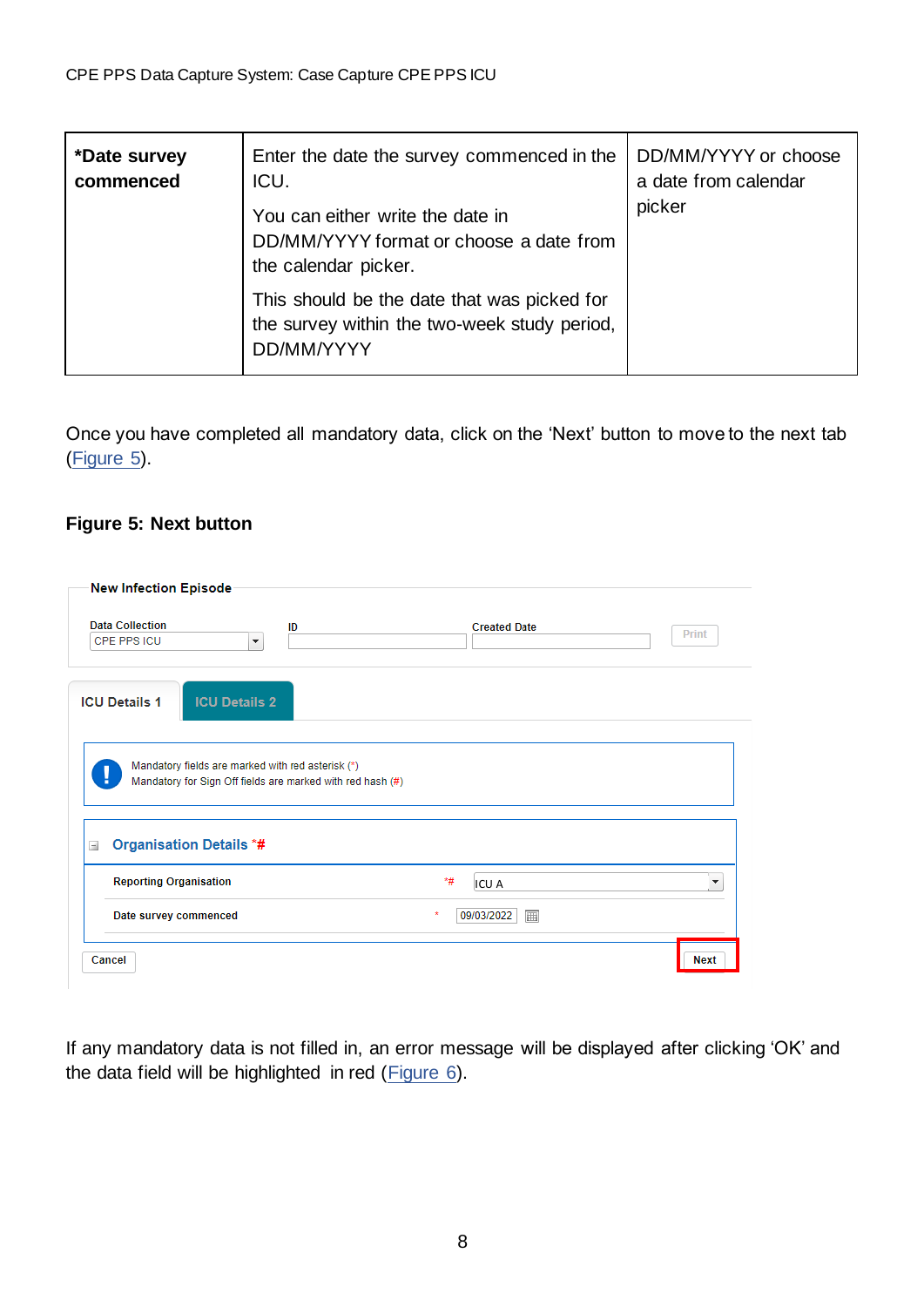#### <span id="page-8-1"></span>**Figure 6: Warning message for missing mandatory data**

| <b>ICU Details 1</b>                                    | <b>ICU Details 2</b>           |       |       |  |                                |  |  |  |  |
|---------------------------------------------------------|--------------------------------|-------|-------|--|--------------------------------|--|--|--|--|
| The fields marked * are mandatory and must be filled in |                                |       |       |  |                                |  |  |  |  |
| $\equiv$                                                | <b>Organisation Details *#</b> |       |       |  |                                |  |  |  |  |
| <b>Reporting Organisation</b>                           |                                | *#    | ICU A |  | 33<br>$\overline{\phantom{a}}$ |  |  |  |  |
| Date survey commenced                                   |                                | $\pm$ | 画     |  |                                |  |  |  |  |

### <span id="page-8-0"></span>Section 2: ICU Details 2

This section includes details on ICU type, care level, CPE screening policy, antibiotic stewardship, number of beds and bed occupancy [\(Figure 7\)](#page-8-2). This section must be completed prior to the record being saved as it is used to generate a case ID number on the system.

### <span id="page-8-2"></span>**Figure 7: Full view of 'ICU Details 2' section**

| <b>ICU Details 1</b><br><b>ICU Details 2</b>                                                                  |                       |   |                                            |      |
|---------------------------------------------------------------------------------------------------------------|-----------------------|---|--------------------------------------------|------|
| Mandatory fields are marked with red asterisk(*)<br>Mandatory for Sign Off fields are marked with red hash(#) |                       |   |                                            |      |
| <b>ICU Details 2*</b><br>$\pm$                                                                                |                       |   |                                            |      |
| ICU type (select all that apply)                                                                              | ÷                     | € | -- Select --<br>$\blacktriangledown$       |      |
| Care level (select all that apply)                                                                            |                       | € | $\overline{\phantom{a}}$<br>-- Select --   |      |
| <b>Compliance with CPE screening policy</b>                                                                   | ä,                    | ଈ | $-$ Select $-$<br>$\overline{\phantom{a}}$ |      |
| <b>Awareness of CPE Framework of Actions</b>                                                                  | $\mathbf{a}_i$        | € | $-$ Select $-$<br>$\overline{\phantom{a}}$ |      |
| CPE screening frequency (select all that apply)                                                               | ŵ                     | ଈ | -- Select --<br>$\overline{\phantom{a}}$   |      |
| Are antibiotic stewardship guidelines in place on the ward?                                                   | $\star$               | ℯ | $-$ Select $-$<br>$\overline{\phantom{a}}$ |      |
| <b>Number of beds</b>                                                                                         |                       | € |                                            |      |
| <b>Bed occupancy</b>                                                                                          | $\mathbf{R}^{\prime}$ | € |                                            |      |
| Cancel                                                                                                        |                       |   |                                            | Save |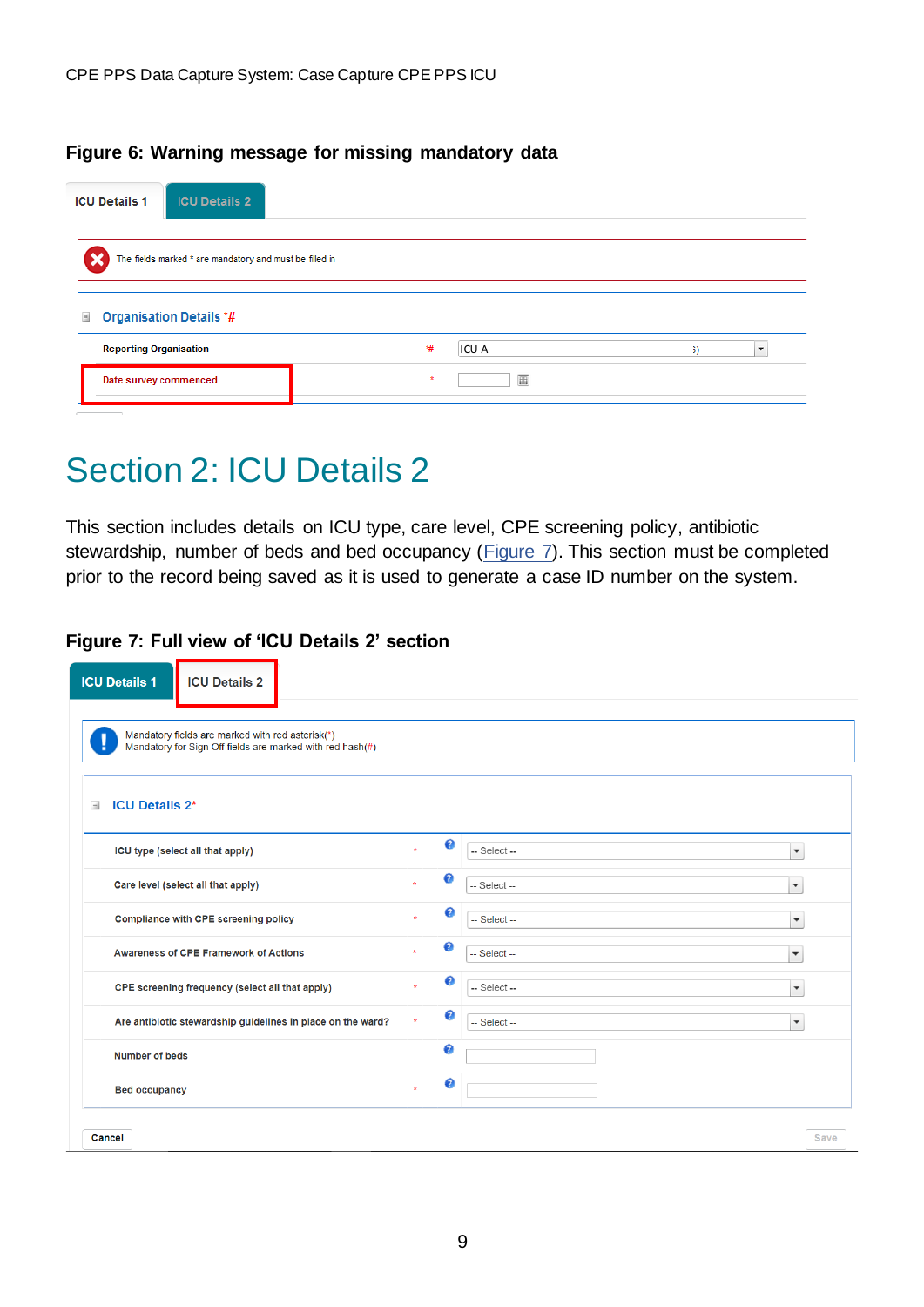Guidance on how to fill out the fields in ICU Details 2 is outlined in **Table 2**.

| <b>Field</b>                                                 | <b>Comment</b>                                                                                                                                                                         | <b>Field Type</b>            |
|--------------------------------------------------------------|----------------------------------------------------------------------------------------------------------------------------------------------------------------------------------------|------------------------------|
| *ICU Type                                                    | This specifies the type of ICU for each age<br>category.                                                                                                                               | Drop-down (multi-<br>select) |
|                                                              | Select at least one option from the drop-down<br>menu to indicate ICU type you are submitting data<br>for.                                                                             |                              |
|                                                              | If 'Adult- Specialty' or 'Paediatric Specialty' are<br>selected, the following questions are enabled.                                                                                  |                              |
| <b>ICU Adult specialty</b><br>type (triggered<br>field)      | Selecting 'Adult- Specialty' will trigger free text<br>'ICU Adult specialty type' field; please write in the<br>Specialty type.                                                        | Text                         |
| <b>ICU Paediatric</b><br>specialty type<br>(triggered field) | Selecting 'Paediatric Specialty' will trigger free<br>text 'ICU Paediatric specialty type' field; please<br>write in the Specialty type.                                               | Text                         |
| *Care level                                                  | Select all the levels of care that are provided in<br>your ICU.                                                                                                                        | Drop-down<br>(multi-select)  |
| *Compliance with<br><b>CPE</b> screening<br>policy           | Select the frequency of compliance with CPE<br>screening policy for your ICU.                                                                                                          | Drop-down<br>(single-select) |
| *Awareness of<br><b>CPE Framework of</b><br><b>Actions</b>   | Select the level of awareness of the PHE<br>document 'Framework of actions to contain<br>carbapenemase-producing Enterobacterales'<br>amongst staff at your ICU.                       | Drop-down                    |
| *CPE Screening<br>frequency                                  | Select the frequency of CPE screening in your<br>ICU. You may select more than one screening<br>frequency, for example your ICU may screen both<br>on admission and weekly thereafter. | Drop-down (multi-<br>select) |
|                                                              | If none of the options applies, please select<br>'Other'.                                                                                                                              |                              |
|                                                              | Selecting 'Other' will trigger a new free text field<br>that allows you to specify an alternative frequency<br>of CPE screening for your ICU.                                          |                              |

<span id="page-9-0"></span>

| Table 2: ICU Details 2 Parameters |  |  |
|-----------------------------------|--|--|
|-----------------------------------|--|--|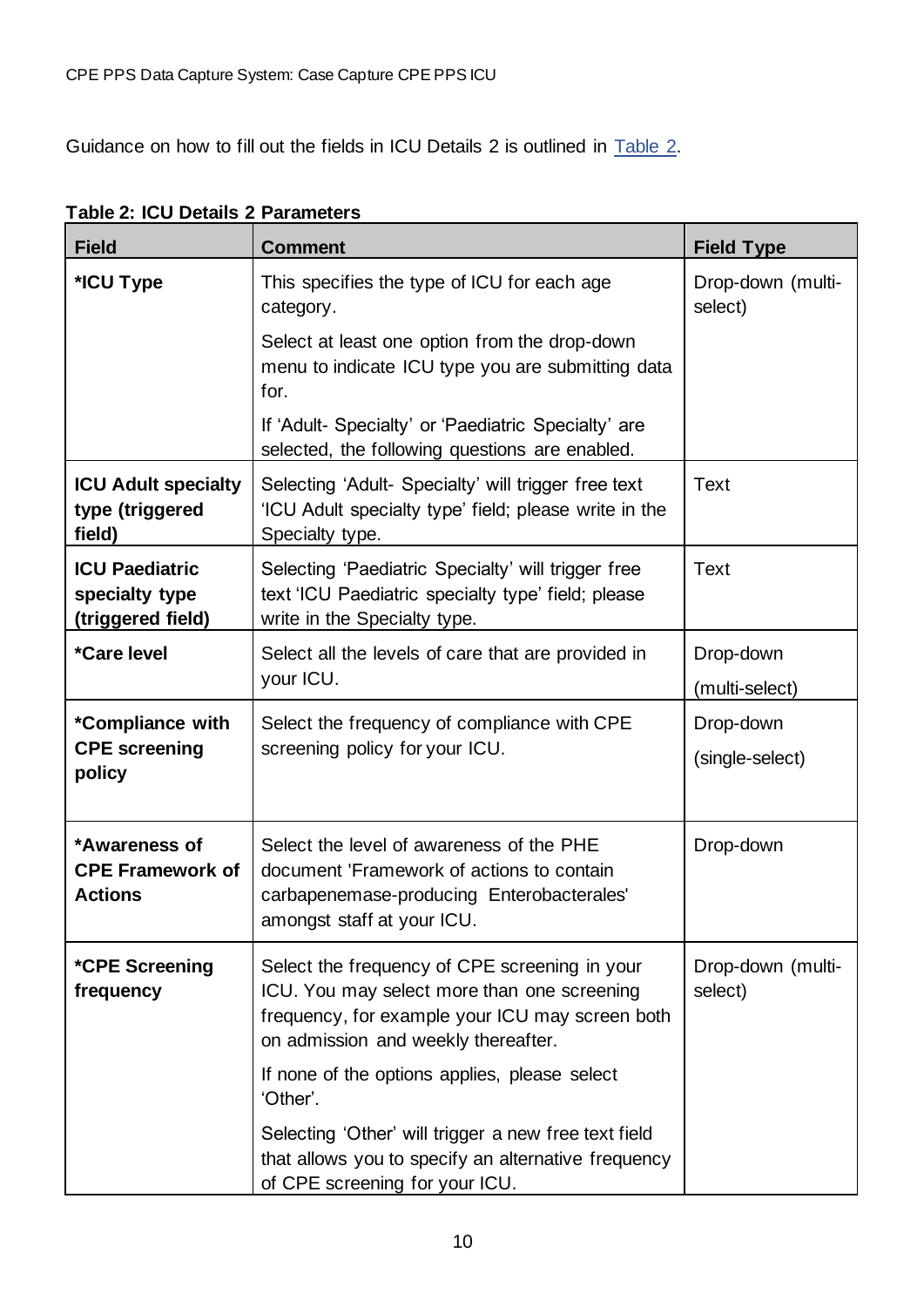| <b>Field</b>                                                                 | <b>Comment</b>                                                                                                                                         | <b>Field Type</b>            |
|------------------------------------------------------------------------------|--------------------------------------------------------------------------------------------------------------------------------------------------------|------------------------------|
| If "other"<br>screening<br>frequency, please<br>specify (triggered<br>field) | Specify the frequency of CPE screening for your<br><b>ICU</b>                                                                                          | Text                         |
| *Are antibiotic<br>stewardship<br>guidelines in place<br>on the ward?        | Please record whether there are antibiotic<br>stewardship guidelines in place on the ward by<br>selecting one of the available options for this field. | Drop-down<br>(single-select) |
| *Number of beds<br>Record the number of NHS-funded beds in your<br>ICU.      |                                                                                                                                                        | <b>Number</b>                |
| *Bed occupancy                                                               | Indicate the bed occupancy on the date of the<br>survey (number of beds occupied on the date of<br>the survey).                                        | <b>Number</b>                |

Click on the 'Save' button to save the record [\(Figure 8\)](#page-10-0), followed by confirming your intention to save the record by clicking 'OK' on the pop-up [\(Figure 9\)](#page-10-1).

### <span id="page-10-0"></span>**Figure 8: Save button**

| <b>ICU Details 1</b><br><b>ICU Details 2</b>                                                                  |              |           |                         |                          |      |
|---------------------------------------------------------------------------------------------------------------|--------------|-----------|-------------------------|--------------------------|------|
| Mandatory fields are marked with red asterisk(*)<br>Mandatory for Sign Off fields are marked with red hash(#) |              |           |                         |                          |      |
| <b>El ICU Details*</b>                                                                                        |              |           |                         |                          |      |
| ICU type (Select all that apply)                                                                              |              | $\bullet$ | Adult - General medical | $\overline{\phantom{a}}$ |      |
| Care level (Select all that apply)                                                                            | $\star$      | $\bullet$ | Level 3                 | $\overline{\phantom{a}}$ |      |
| Compliance with CPE screening policy                                                                          | $\cdot$      | $\Omega$  | Almost always           | $\mathbf{r}$             |      |
| <b>Awareness of CPE Framework of Actions</b>                                                                  | $\mathbf{A}$ | $\bullet$ | Most staff              | $\overline{\phantom{a}}$ |      |
| CPE screening frequency (Select all that apply)                                                               | $\ddot{}$    | $\Omega$  | Admission               | $\overline{\phantom{a}}$ |      |
| Are antibiotic stewardship guidelines in place on the ward?                                                   |              | $\bullet$ | Yes                     | $\overline{\phantom{a}}$ |      |
| Date survey commenced                                                                                         |              |           | 03/03/2022              |                          |      |
| Number of beds                                                                                                |              | $\bullet$ | 20                      |                          |      |
| <b>Bed occupancy</b>                                                                                          | $\star$      | $\bullet$ | 17                      |                          |      |
| Cancel                                                                                                        |              |           |                         |                          | Save |

### <span id="page-10-1"></span>**Figure 9: Pop-up confirming intention to save the infection episode details**

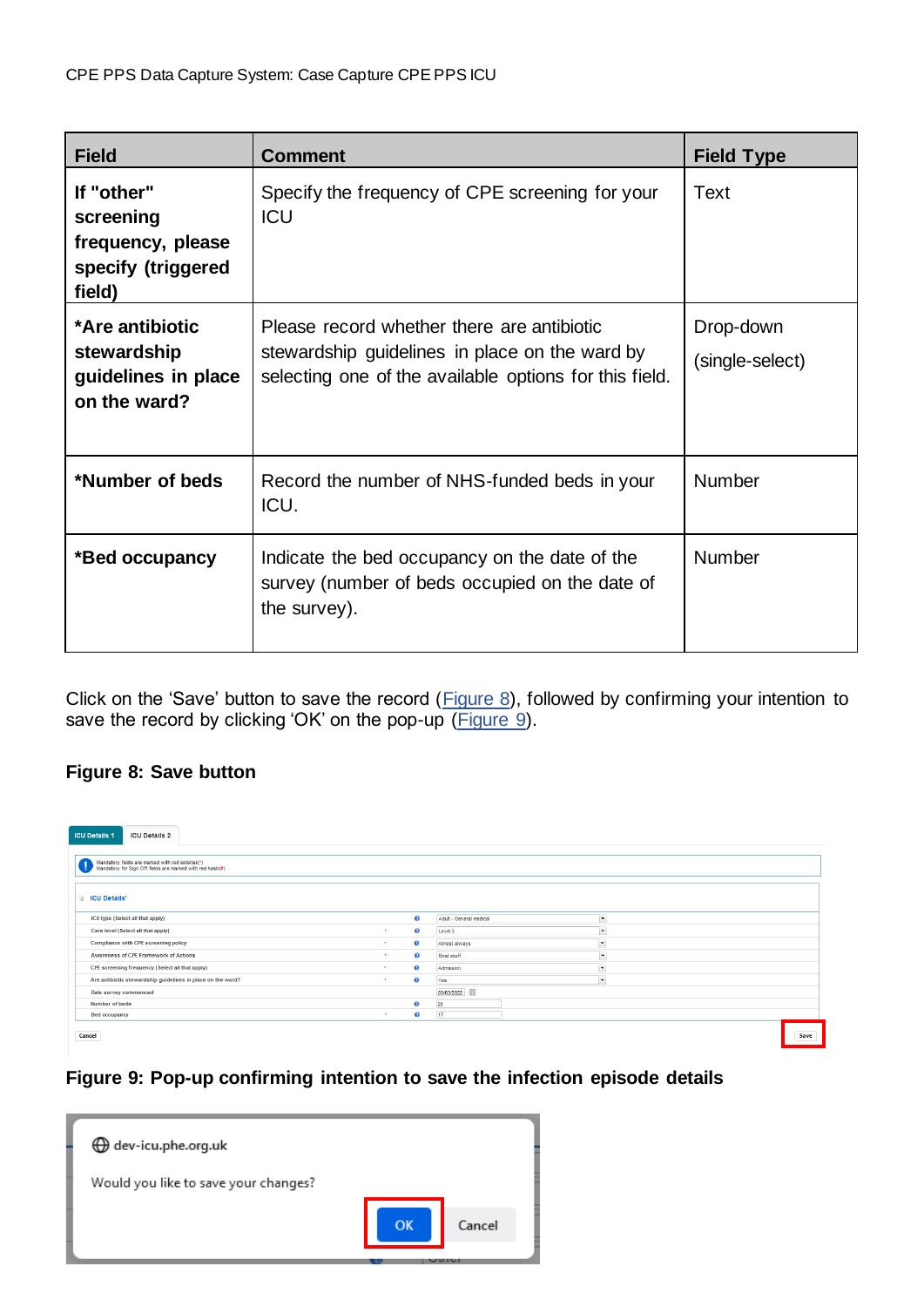If the mandatory data are not filled in, the following error message will be displayed after clicking 'OK' and the data field will be highlighted in red (similar to that in [Figure 6\)](#page-8-1).

Once the record is saved, a confirmation message will appear under the tab headings and an ID number will be generated [\(Figure 10\)](#page-11-0). This ID number is searchable via the 'Search' functionality that is accessible via 'Menu Toolbar' (Please see ['CPE PPS Search User Guide'](https://icudcs.phe.org.uk/ContentManagement/LinksAndAnnouncements/CPEPPSDCS_Case_Capture_Search_UserGuide_v1.0.pdf) under the section 'Help' on the ICU DCS for details of how to use the 'Search' function).

#### <span id="page-11-0"></span>**Figure 10: Confirmation message upon saving a record**

| <b>New Infection Episode</b>                                  |                             |                                           |              |  |  |  |
|---------------------------------------------------------------|-----------------------------|-------------------------------------------|--------------|--|--|--|
| <b>Data Collection</b> CPE PPS ICU<br>$\sim$                  | <b>ID</b> 1184649           | Created Date 06-Apr-2022                  | <b>Print</b> |  |  |  |
| <b>CU Details 2</b><br><b>ICU Details 1</b>                   |                             |                                           |              |  |  |  |
| INFECTION EPISODE DATA COLLECTION RESPONSE SAVED SUCCESSFULLY |                             |                                           |              |  |  |  |
| <b>ICU Details 2*</b><br>$\sim$                               |                             |                                           |              |  |  |  |
| ICU type (select all that apply)                              | $\bullet$<br>×              | Adult - Specialty<br>$\blacktriangledown$ |              |  |  |  |
| <b>ICU Adult speciality type</b>                              | $\bullet$                   | <b>Burns</b>                              |              |  |  |  |
| Care level (select all that apply)                            | $\bullet$<br>$\pmb{\times}$ | $\overline{\phantom{a}}$<br>Level 3       |              |  |  |  |
| Compliance with CPE screening policy                          | $\bullet$<br>$\mathbf{x}$   | Almost always<br>$\blacktriangledown$     |              |  |  |  |
| <b>Awareness of CPE Framework of Actions</b>                  | ℯ<br>$\star$                | Some staff<br>$\cdot$                     |              |  |  |  |
| CPE screening frequency (select all that apply)               | $\bullet$<br>$\mathbf{x}$   | Weekly<br>$\blacktriangledown$            |              |  |  |  |
| Are antibiotic stewardship guidelines in place on the ward?   | $\bullet$<br>$\star$        | Yes<br>$\overline{\phantom{a}}$           |              |  |  |  |
| Number of beds                                                | ℯ                           | 24                                        |              |  |  |  |
| <b>Bed occupancy</b>                                          | €<br>$\star$                | 21                                        |              |  |  |  |
|                                                               |                             |                                           |              |  |  |  |